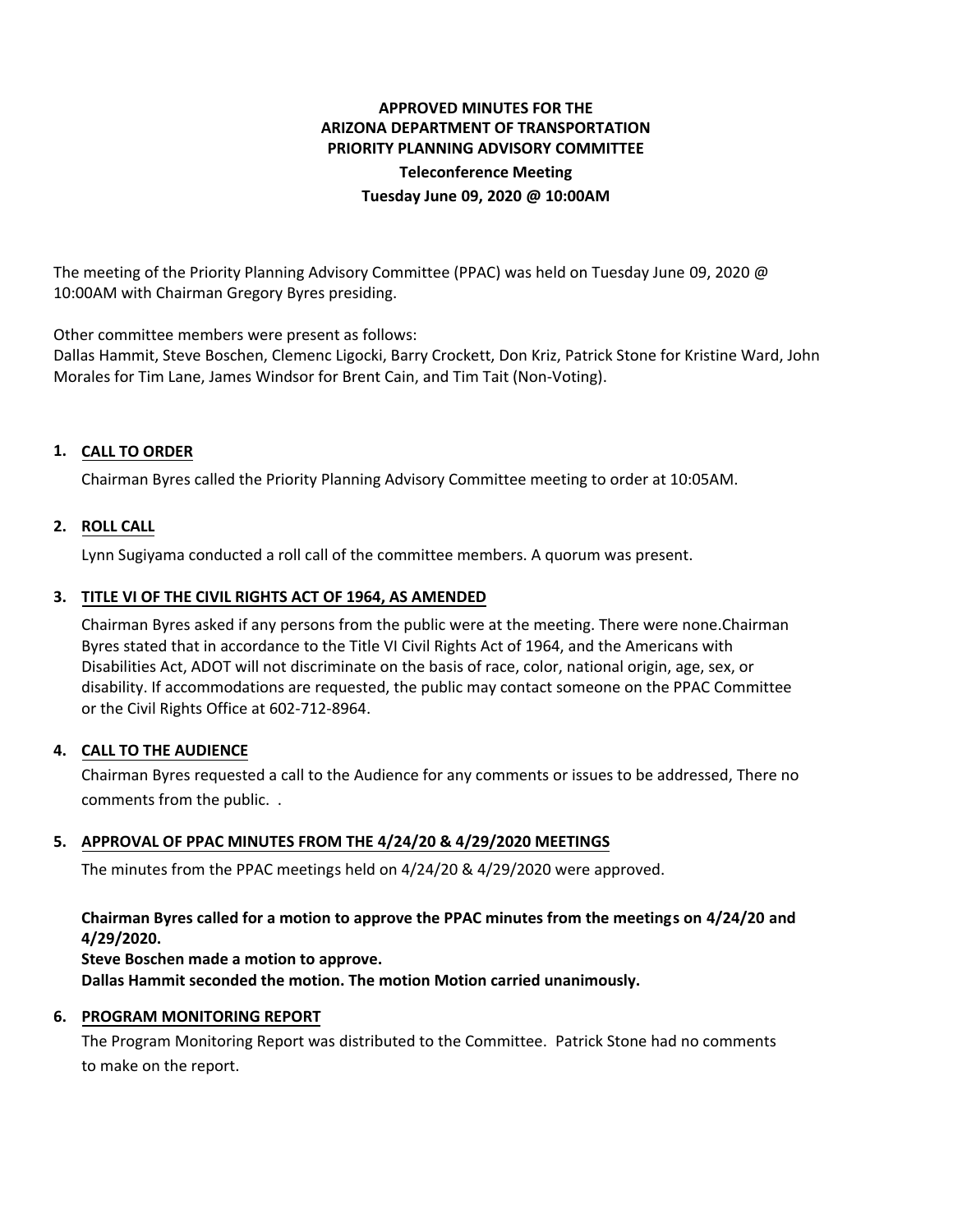# **7. 2020-2024 TRANSPORTATION FACILITIES CONSTRUCTION: DISCUSSION AND POSSIBLE ACTION ON PROGRAM & PROJECT MODIFICATIONS**

| 7-1 | Route & MP:                | Proposed Future Route              |
|-----|----------------------------|------------------------------------|
|     | <b>Project Name:</b>       | INTERMOUNTAIN WEST CORRIDOR (I-11) |
|     | <b>Type of Work:</b>       | TIER 1 EIS                         |
|     | County:                    | Statewide                          |
|     | District:                  | Statewide                          |
|     | Schedule:                  |                                    |
|     | Project:                   | M518001P TIP#: 5521                |
|     | <b>Project Manager:</b>    | <b>Bret Anderson</b>               |
|     | <b>Program Amount:</b>     | \$15,000,000                       |
|     | <b>New Program Amount:</b> | \$19,200,000                       |
|     | <b>Requested Action:</b>   | Increase project budget            |
|     |                            |                                    |

**Item 7-1 was presented by: Bret Anderson Chairman called for a motion to approve Item 7-1. Dallas Hammit made the motion to approve. Steve Boschen seconded the motion.** 

**Discussion followed, Bret Anderson asked that the budget request be changed to \$2,000,000 instead of the original \$4,200,000. Cost estimates for the Draft EIS have been revised. Dallas Hammit and Steve Boschen revised motion for adjusted budget request. The PRB Form will be revised for the State Transportation Board Meeting on June 19, 2020.** 

**Motion carried unanimously**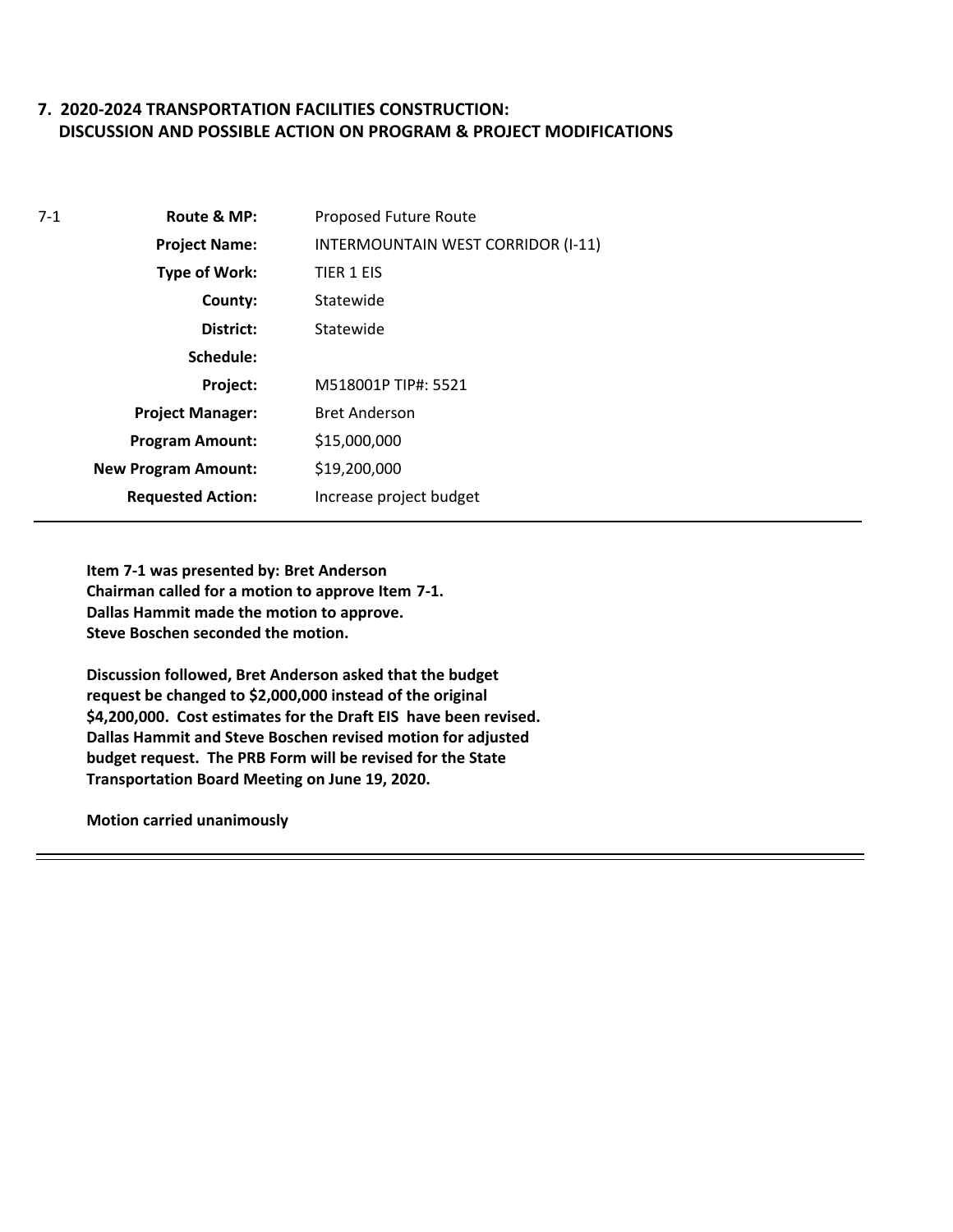| 7-2 | Route & MP:                | US 191 @ MP 450.5                                  |
|-----|----------------------------|----------------------------------------------------|
|     | <b>Project Name:</b>       | US 191; MP 450.5 - MP 453.0, NORTH OF CHINLE       |
|     | Type of Work:              | <b>SHOULDER WIDENING</b>                           |
|     | County:                    | Apache                                             |
|     | District:                  | <b>Northeast</b>                                   |
|     | Schedule:                  |                                                    |
|     | <b>Project:</b>            | F019301D TIP#: 100328                              |
|     | <b>Project Manager:</b>    | <b>Christ Dimitroplos</b>                          |
|     | <b>Program Amount:</b>     | \$471,000                                          |
|     | <b>New Program Amount:</b> | \$910,000                                          |
|     | <b>Requested Action:</b>   | Change Project Name, Change Scope, Increase Budget |

**Item 7-2 was presented by: Christ Dimitroplos Chairman called for a motion to approve Item 7-2. Steve Boschen made the motion to approve. James Windsor seconded the motion. Motion carried unanimously**

| $7-3$ | Route & MP:                | Local                               |
|-------|----------------------------|-------------------------------------|
|       | <b>Project Name:</b>       | BAFFERT DRIVE - NOGALES HIGH SCHOOL |
|       | Type of Work:              | MULTI-USE BIKE / PEDESTRIAN PATHWAY |
|       | County:                    | Santa Cruz                          |
|       | District:                  | Southcentral                        |
|       | Schedule:                  |                                     |
|       | Project:                   | T024601D TIP#: 100275               |
|       | <b>Project Manager:</b>    | <b>Christ Dimitroplos</b>           |
|       | <b>Program Amount:</b>     | \$121,000                           |
|       | <b>New Program Amount:</b> | \$380,000                           |
|       | <b>Requested Action:</b>   | Establish a new Project             |

**Item 7-3 was presented by: Christ Dimitroplos Chairman called for a motion to approve Item 7-3. Dallas Hammit made the motion to approve. Steve Boschen seconded the motion. Motion carried unanimously**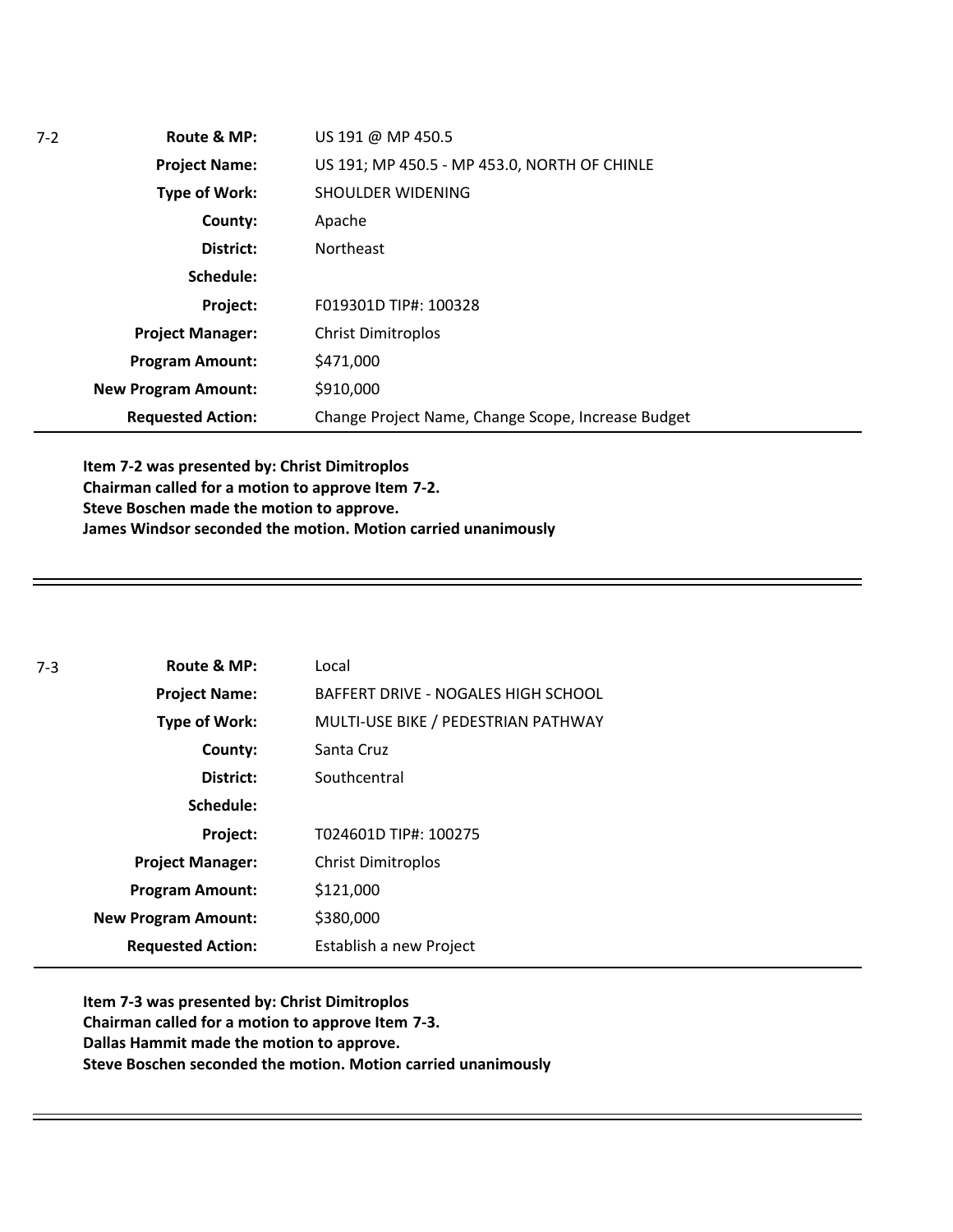| $7 - 4$ | Route & MP:                | I-40 @ MP 48.0             |
|---------|----------------------------|----------------------------|
|         | <b>Project Name:</b>       | US 93/I-40 WEST KINGMAN TI |
|         | <b>Type of Work:</b>       | Acquire Right of Way       |
|         | County:                    | Mohave                     |
|         | District:                  | <b>Northwest</b>           |
|         | Schedule:                  |                            |
|         | Project:                   | H799301R TIP#: 9031        |
|         | <b>Project Manager:</b>    | Craig Regulski             |
|         | <b>Program Amount:</b>     | \$10,000,000               |
|         | <b>New Program Amount:</b> | \$0                        |
|         | <b>Requested Action:</b>   | Delete project.            |

**Item 7-4 was presented by: Craig Regulski Chairman called for a motion to approve Item 7-4. Dallas Hammit made the motion to approve. Steve Boschen seconded the motion. Motion carried unanimously**

| $7 - 4$ | Route & MP:                | 93 @ MP 198.0                    |
|---------|----------------------------|----------------------------------|
|         | <b>Project Name:</b>       | TEGNER ST - WICKENBURG RANCH WAY |
|         | <b>Type of Work:</b>       | <b>CONSTRUCT DIVIDED HIGHWAY</b> |
|         | County:                    | Yavapai                          |
|         | District:                  | <b>Northwest</b>                 |
|         | Schedule:                  | FY 2020                          |
|         | Project:                   | F003101C TIP#: 8373              |
|         | <b>Project Manager:</b>    | Craig Regulski                   |
|         | <b>Program Amount:</b>     | \$41,000,000                     |
|         | <b>New Program Amount:</b> | \$0                              |
|         | <b>Requested Action:</b>   | Delete project.                  |

**Item 7-4 was presented by: Craig Regulski Chairman called for a motion to approve Item 7-4. Steve Boschen made the motion to approve. Barry Crockett seconded the motion. Motion carried unanimously**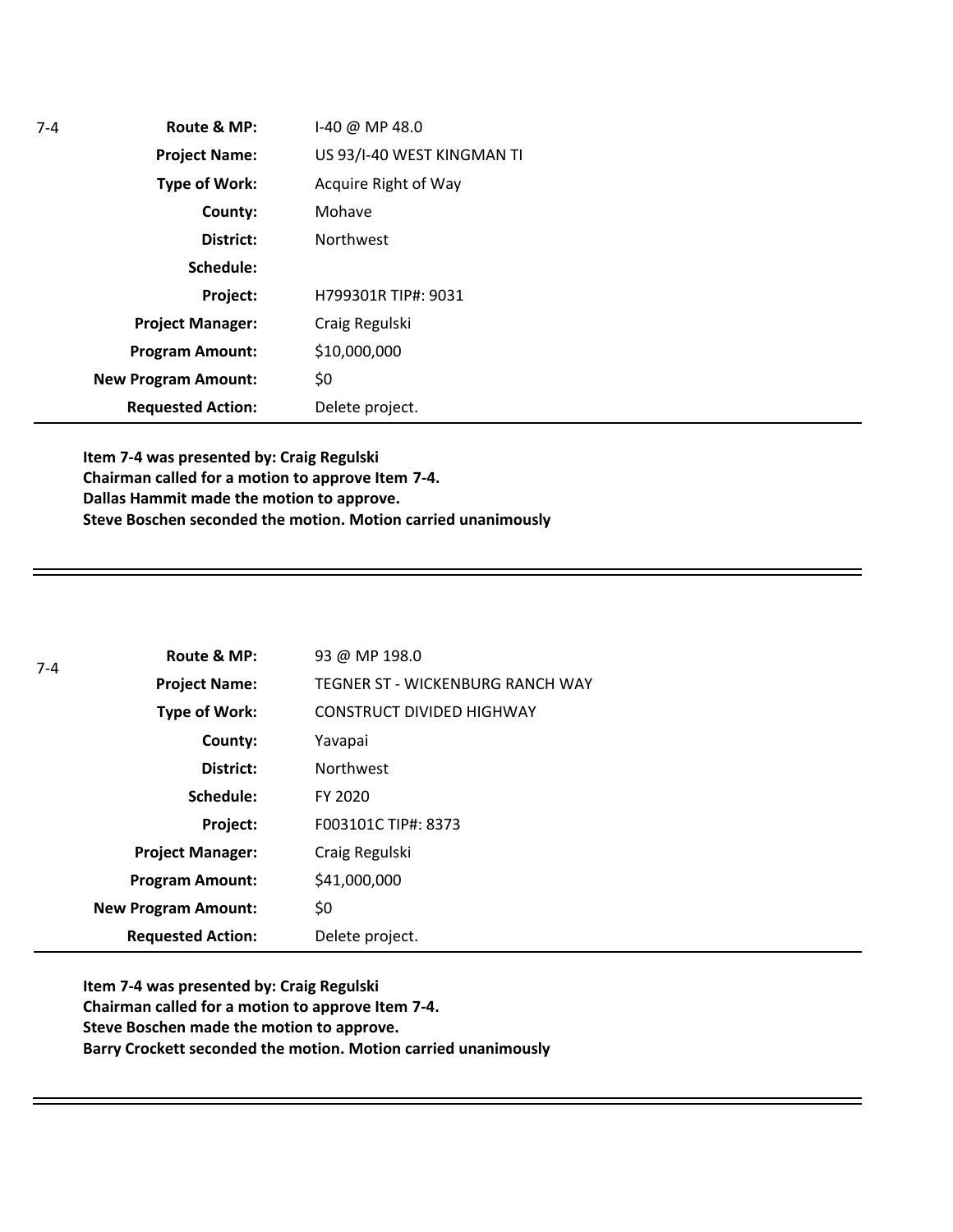| Route & MP:                | I-10 @ MP 144.0                           |
|----------------------------|-------------------------------------------|
| <b>Project Name:</b>       | <b>DECK PARK TUNNEL</b>                   |
| <b>Type of Work:</b>       | <b>WATERPROOF BRIDGE EXPANSION JOINTS</b> |
| County:                    | Maricopa                                  |
| District:                  |                                           |
| Schedule:                  | FY 2020                                   |
| Project:                   | F029301C TIP#: 101567                     |
| <b>Project Manager:</b>    | Derek Boland                              |
| <b>Program Amount:</b>     | \$3,974,000                               |
| <b>New Program Amount:</b> | \$4,534,000                               |
| <b>Requested Action:</b>   | <b>Increase Budget</b>                    |
|                            | Change Scope                              |

**Item 7-5 was presented by: Derek Boland Chairman called for a motion to approve Item 7-5. Steve Boschen made the motion to approve. James Windsor seconded the motion. Motion carried unanimously**

| Route & MP:                | Local                            |
|----------------------------|----------------------------------|
| <b>Project Name:</b>       | SKYLINE DRIVE AND SUNRISE DRIVE  |
| Type of Work:              | <b>INTERSECTION IMPROVEMENTS</b> |
| County:                    | Pima                             |
| District:                  | Southcentral                     |
| Schedule:                  |                                  |
| Project:                   | T020401C TIP#: 101361            |
| <b>Project Manager:</b>    | Eric Prosnier                    |
| <b>Program Amount:</b>     | \$0                              |
| <b>New Program Amount:</b> | \$490,000                        |
| <b>Requested Action:</b>   | Establish new project            |

**Item 7-6 was presented by: Eric Prosnier Chairman called for a motion to approve Item 7-6. Dallas Hammit made the motion to approve. Don Kriz seconded the motion. Motion carried unanimously**

7-6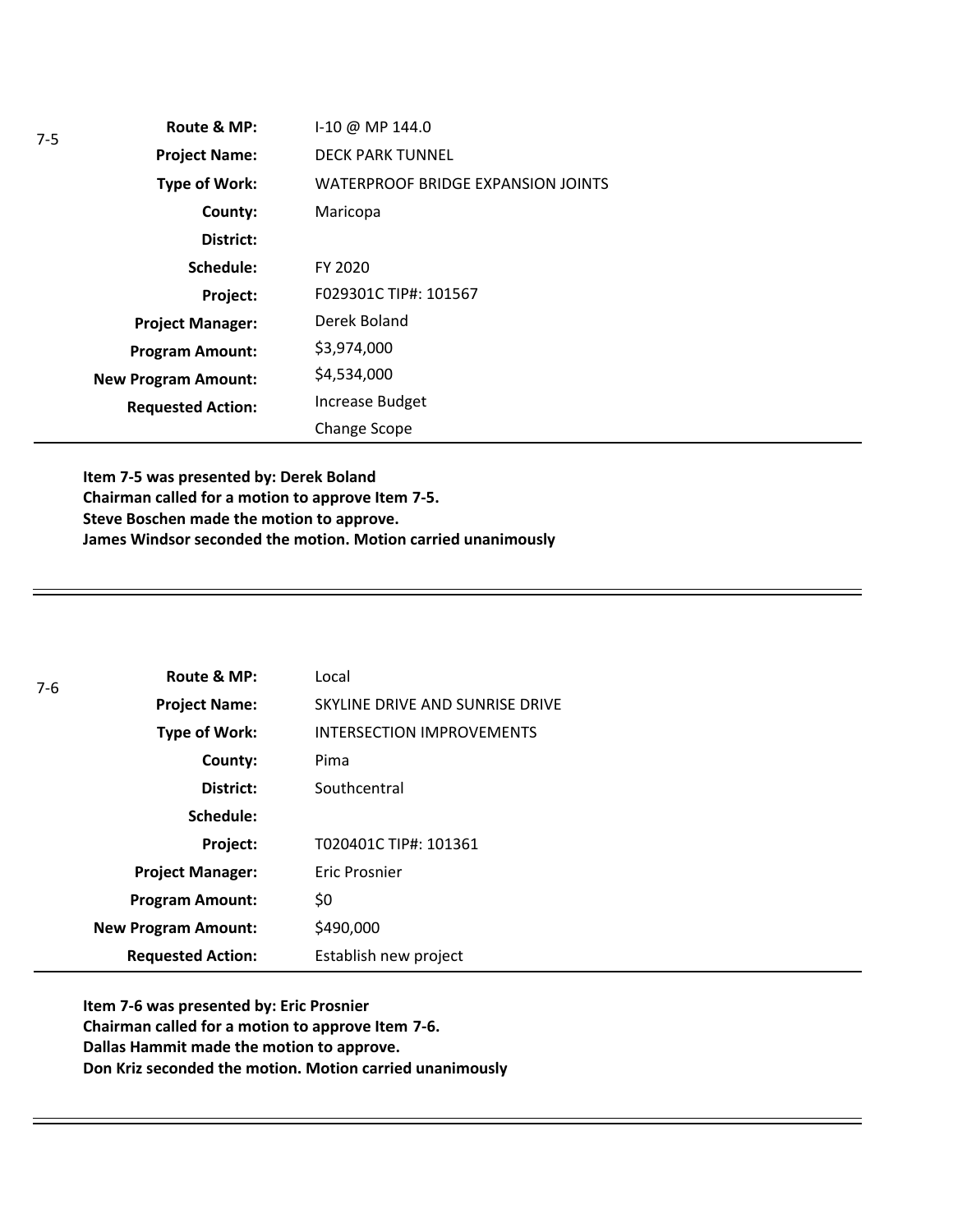| $7 - 7$ | Route & MP:                | 1-15 @ MP 9.0                       |
|---------|----------------------------|-------------------------------------|
|         | <b>Project Name:</b>       | <b>VIRGIN RIVER BRIDGE NO 1</b>     |
|         | <b>Type of Work:</b>       | <b>CONSTRUCT BRIDGE REPLACEMENT</b> |
|         | County:                    | Mohave                              |
|         | District:                  | Northcentral                        |
|         | Schedule:                  |                                     |
|         | Project:                   | H876001R TIP#: 10219                |
|         | <b>Project Manager:</b>    | Jennifer Acuna                      |
|         | <b>Program Amount:</b>     | \$190,000                           |
|         | <b>New Program Amount:</b> | \$771,000                           |
|         | <b>Requested Action:</b>   | Increase budget.                    |

**Item 7-7 was presented by: Jennifer Acuna Chairman called for a motion to approve Item 7-7. Steve Boschen made the motion to approve. Clemenc Ligocki seconded the motion. Motion carried unanimously**

| $7-8$ | Route & MP:                | 999 @ MP 0.0                 |
|-------|----------------------------|------------------------------|
|       | <b>Project Name:</b>       | <b>STATEWIDE</b>             |
|       | Type of Work:              | <b>INSTALL ONE WAY SIGNS</b> |
|       | County:                    | Statewide                    |
|       | District:                  | Statewide                    |
|       | Schedule:                  | FY 2020                      |
|       | Project:                   | TIP#: 100978                 |
|       | <b>Project Manager:</b>    | Lisa Pounds                  |
|       | <b>Program Amount:</b>     | \$1,800,000                  |
|       | <b>New Program Amount:</b> | \$0                          |
|       | <b>Requested Action:</b>   | Delete Project.              |

**Item 7-8 was presented by: Lisa Pounds Chairman called for a motion to approve Item 7-8. Dallas Hammit made the motion to approve. Steve Boschen seconded the motion. Motion carried unanimously**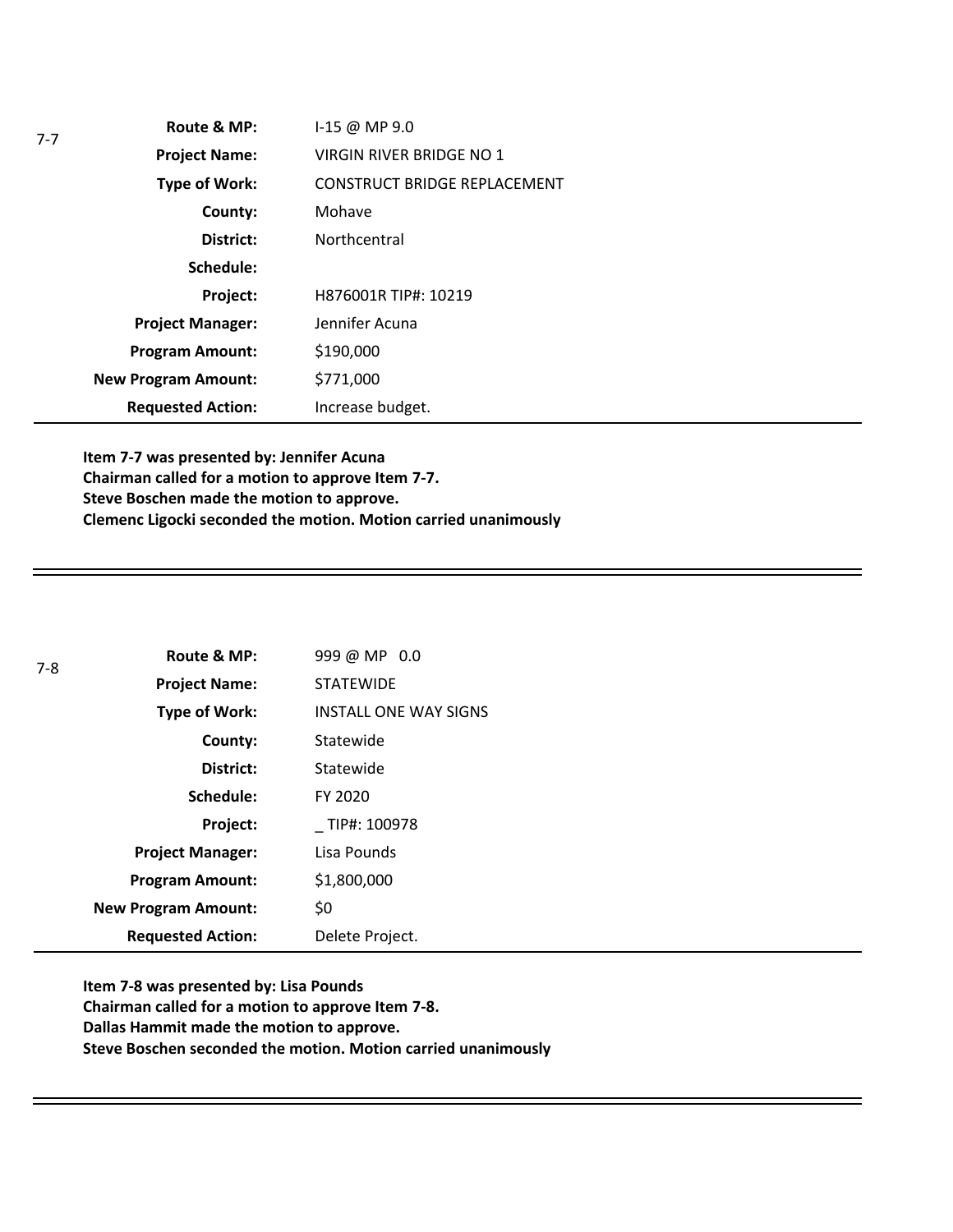| $7-10$ | Route & MP:                | I-10 @ MP 355.0                            |
|--------|----------------------------|--------------------------------------------|
|        | <b>Project Name:</b>       | I-10/US-191 SYSTEM INTERCHANGE IMPROVEMENT |
|        | <b>Type of Work:</b>       | Design                                     |
|        | County:                    | Cochise                                    |
|        | District:                  | Southeast                                  |
|        | Schedule:                  |                                            |
|        | Project:                   | TIP#: 101438                               |
|        | <b>Project Manager:</b>    | Lisa Pounds                                |
|        | <b>Program Amount:</b>     | \$1,000,000                                |
|        | <b>New Program Amount:</b> | \$0                                        |
|        | <b>Requested Action:</b>   | Delete Project                             |

**Item 7-10 was presented by: Lisa Pounds Chairman called for a motion to approve Item 7-10. Barry Crockett made the motion to approve. Steve Boschen seconded the motion. Motion carried unanimously**

| 7-11 | Route & MP:                | $1-10 \omega$ MP 112.3                |
|------|----------------------------|---------------------------------------|
|      | <b>Project Name:</b>       | SR85 - VERRADO WAY                    |
|      | <b>Type of Work:</b>       | <b>CONSTRUCT GENERAL PURPOSE LANE</b> |
|      | County:                    | Maricopa                              |
|      | District:                  | Central                               |
|      | Schedule:                  | FY 2020                               |
|      | Project:                   | F011901C TIP#: 8877                   |
|      | <b>Project Manager:</b>    | Madhav Mundle                         |
|      | <b>Program Amount:</b>     | \$103,763,000                         |
|      | <b>New Program Amount:</b> | \$0                                   |
|      | <b>Requested Action:</b>   | Defer project to FY 21                |

**Item 7-11 was presented by: Madhav Mundle Chairman called for a motion to approve Item 7-11. James Windsor made the motion to approve. Steve Boschen seconded the motion. Motion carried unanimously**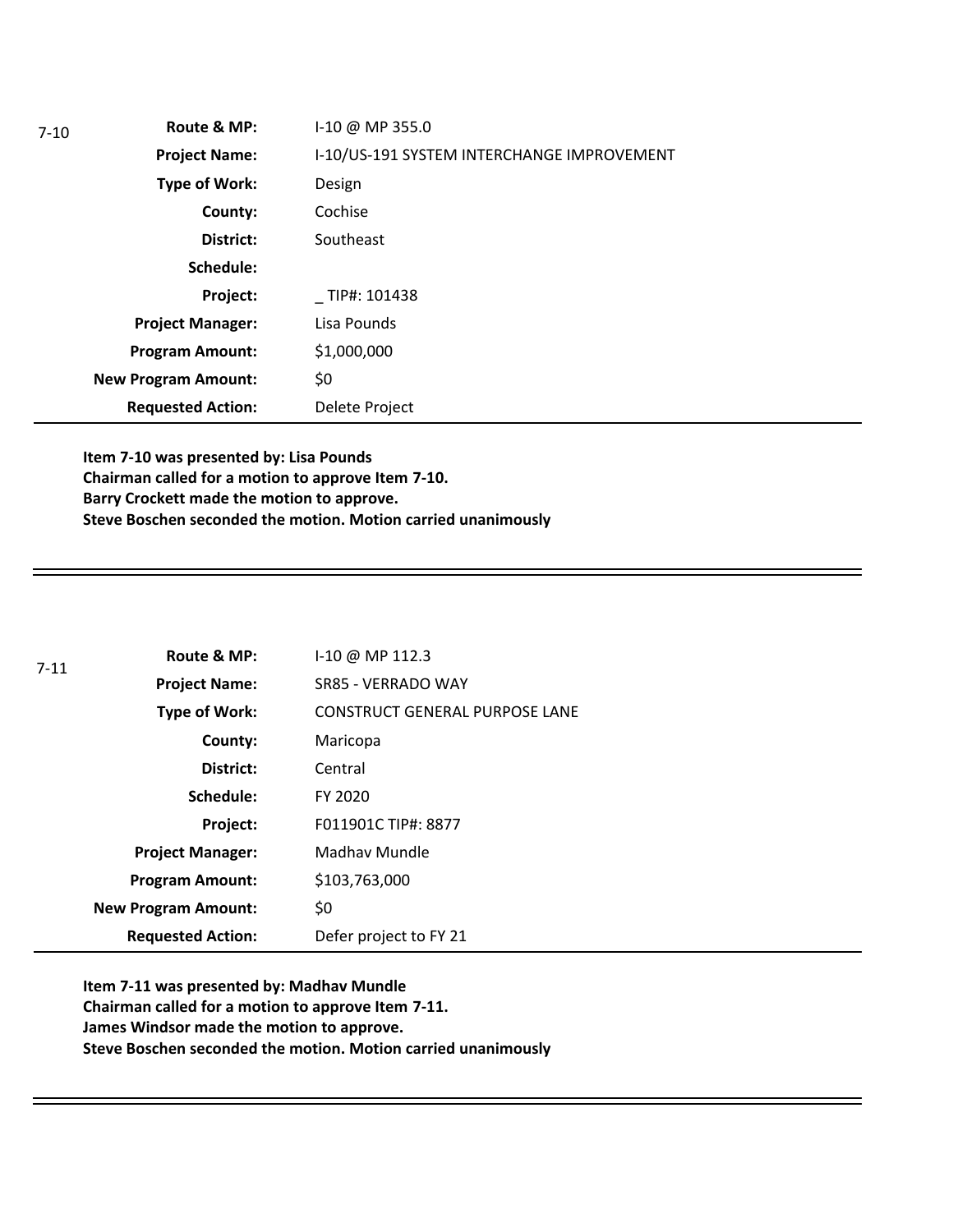| 7-12 | Route & MP:                | SR 303L @ MP 125.2                           |
|------|----------------------------|----------------------------------------------|
|      | <b>Project Name:</b>       | HAPPY VALLEY PARKWAY - LAKE PLEASANT PARKWAY |
|      | Type of Work:              | <b>CONSTRUCT GENERAL PURPOSE LANE</b>        |
|      | County:                    | Maricopa                                     |
|      | District:                  | Central                                      |
|      | Schedule:                  | FY 2020                                      |
|      | Project:                   | F011601C TIP#: 9140                          |
|      | <b>Project Manager:</b>    | Madhay Mundle                                |
|      | <b>Program Amount:</b>     | \$34,852,000                                 |
|      | <b>New Program Amount:</b> | \$36,183,000                                 |
|      | <b>Requested Action:</b>   | Increase budget                              |

**Item 7-12 was presented by: Madhav Mundle Chairman called for a motion to approve Item 7-12. Steve Boschen made the motion to approve. Barry Crockett seconded the motion. Motion carried unanimously**

| $7 - 13$ | Route & MP:                | SR 85 @ MP 153.2               |
|----------|----------------------------|--------------------------------|
|          | <b>Project Name:</b>       | <b>WARNER STREET BRIDGE</b>    |
|          | Type of Work:              | <b>DESIGN NEW BRIDGE</b>       |
|          | County:                    | Maricopa                       |
|          | District:                  | Southwest                      |
|          | Schedule:                  | FY 2020                        |
|          | Project:                   | H800601D TIP#: 44811 Myrna     |
|          | <b>Project Manager:</b>    | <b>Bondoc</b>                  |
|          | <b>Program Amount:</b>     | \$200,000                      |
|          | <b>New Program Amount:</b> | \$0                            |
|          | <b>Requested Action:</b>   | Defer Design project to FY 21. |

**Item 7-13 was presented by: Myrna Bondoc Chairman called for a motion to approve Item 7-13. Steve Boschen made the motion to approve. James Windsor seconded the motion. Motion carried unanimously**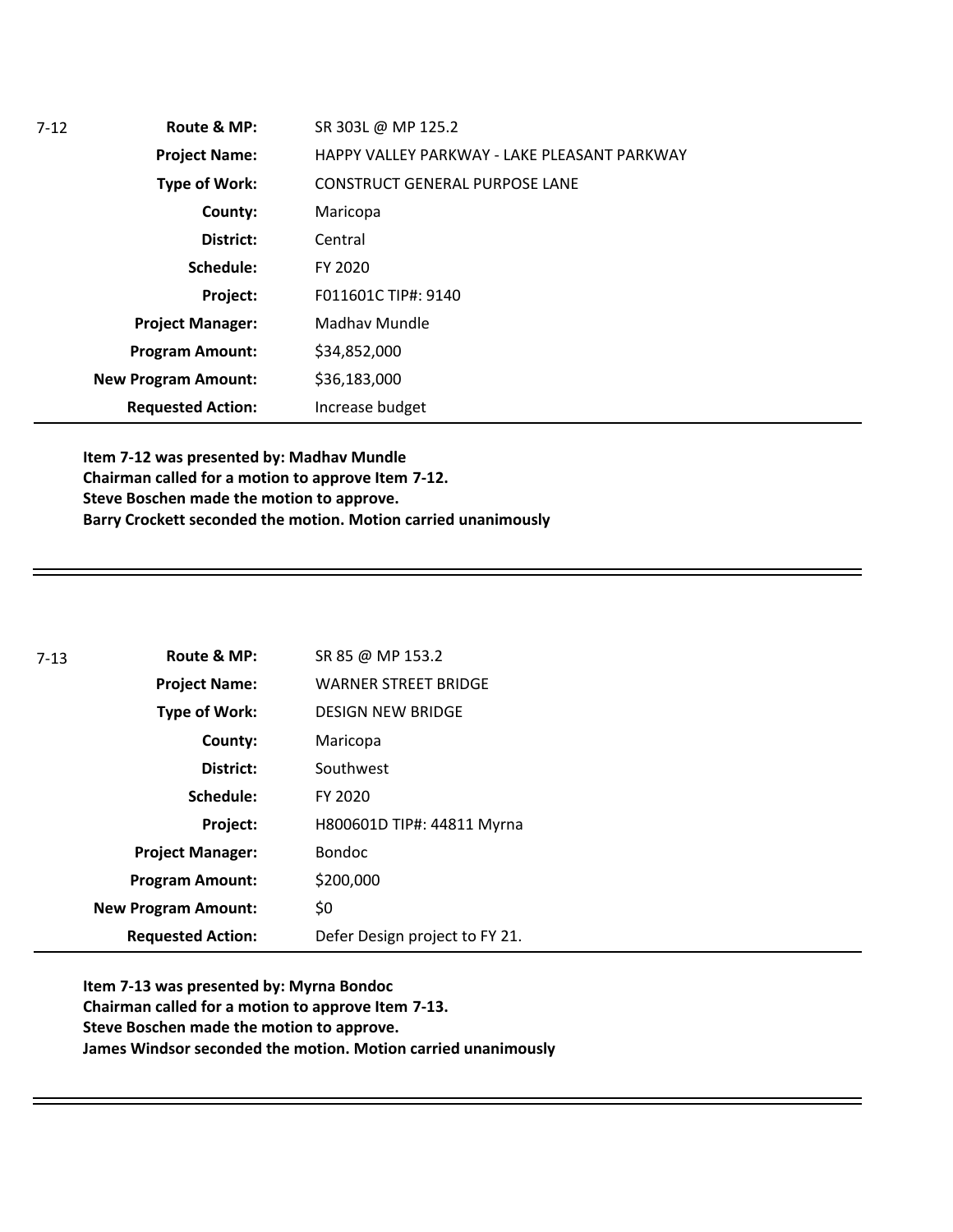| $7-14$ | Route & MP:                | SR 85 @ MP 153.2                     |
|--------|----------------------------|--------------------------------------|
|        | <b>Project Name:</b>       | <b>WARNER STREET BRIDGE</b>          |
|        | <b>Type of Work:</b>       | <b>CONSTRUCT NEW BRIDGE</b>          |
|        | County:                    | Maricopa                             |
|        | District:                  | Southwest                            |
|        | Schedule:                  | FY 2020                              |
|        | Project:                   | H800601C TIP#: 44811                 |
|        | <b>Project Manager:</b>    | Myrna Bondoc                         |
|        | <b>Program Amount:</b>     | \$5,300,000                          |
|        | <b>New Program Amount:</b> | \$0                                  |
|        | <b>Requested Action:</b>   | Defer Construction project to FY 21. |

**Item 7-14 was presented by: Myrna Bondoc Chairman called for a motion to approve Item 7-14. Steve Boschen made the motion to approve. Dallas Hammit seconded the motion. Motion carried unanimously**

| $7 - 15$ | Route & MP:                | I-40 @ MP 137.9                                           |
|----------|----------------------------|-----------------------------------------------------------|
|          | <b>Project Name:</b>       | PINEVETA DRAW EB/WB                                       |
|          | Type of Work:              | <b>CONSTRUCT SCOUR RETROFIT &amp; DECK REHABILITATION</b> |
|          | County:                    | Yavapai                                                   |
|          | District:                  | <b>Northwest</b>                                          |
|          | Schedule:                  |                                                           |
|          | Project:                   | F016301D TIP#: 7926                                       |
|          | <b>Project Manager:</b>    | Olivier Mirza                                             |
|          | <b>Program Amount:</b>     | \$260,000                                                 |
|          | <b>New Program Amount:</b> | \$320,000                                                 |
|          | <b>Requested Action:</b>   | Increase Design Budget.                                   |
|          |                            | Change Type Of Work.                                      |

**Item 7-15 was presented by: Olivier Mirza Chairman called for a motion to approve Item 7-15. Steve Boschen made the motion to approve. Barry Crockett seconded the motion. Motion carried unanimously**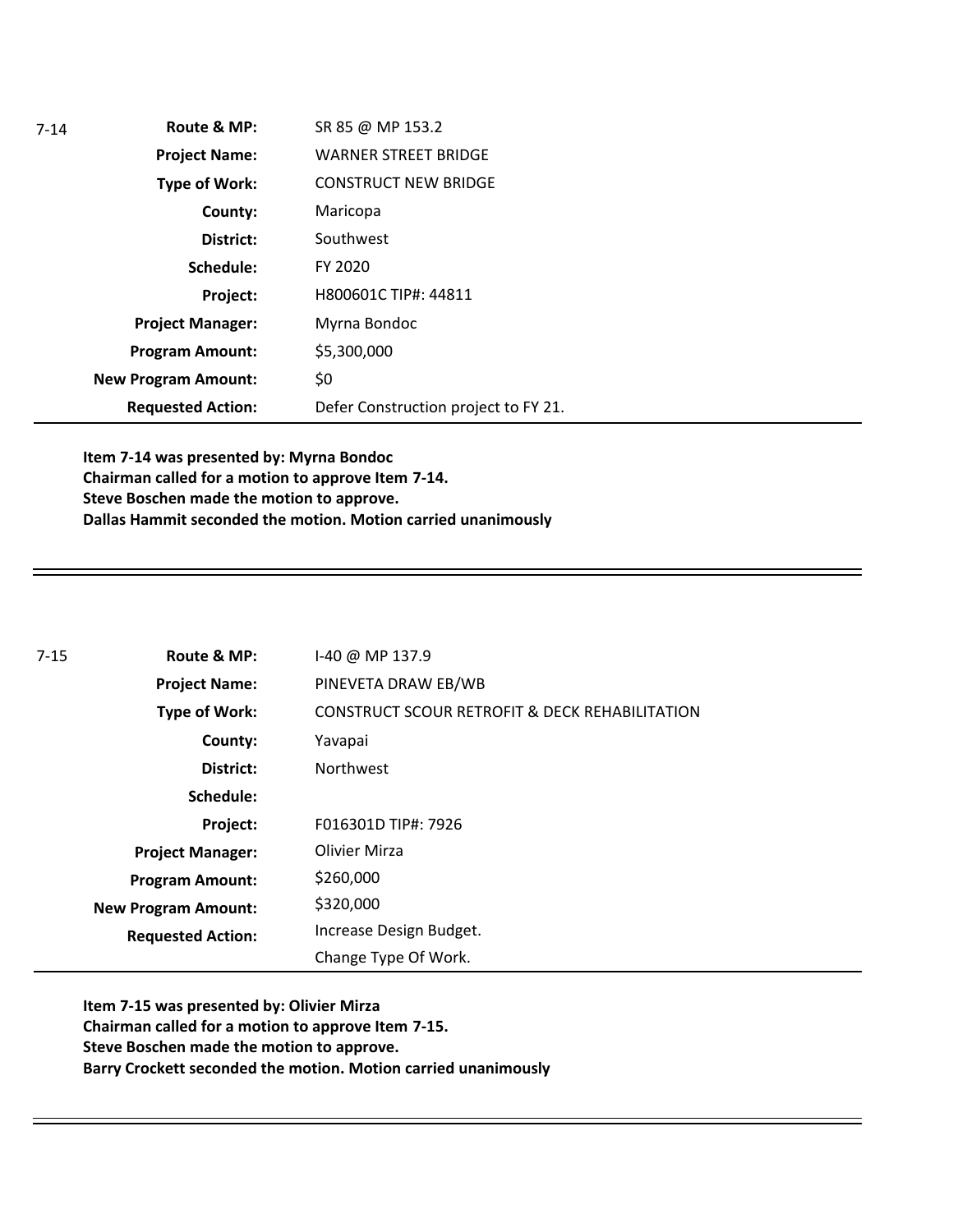| $7 - 16$ | Route & MP:                | SR 88 @ MP 197.0         |
|----------|----------------------------|--------------------------|
|          | <b>Project Name:</b>       | TOMAHAWK RD - BUFFALO RD |
|          | <b>Type of Work:</b>       | DRAINAGE IMPROVEMENT     |
|          | County:                    | Pinal                    |
|          | District:                  | Central                  |
|          | Schedule:                  |                          |
|          | Project:                   | F033201D TIP#: 101833    |
|          | <b>Project Manager:</b>    | Olivier Mirza            |
|          | <b>Program Amount:</b>     | \$0                      |
|          | <b>New Program Amount:</b> | \$251,000                |
|          | <b>Requested Action:</b>   | Establish new project.   |

**Item 7-16 was presented by: Olivier Mirza Chairman called for a motion to approve Item 7-16. James Windsor made the motion to approve. Steve Boschen seconded the motion. Motion carried unanimously**

| $7 - 17$ | Route & MP:                | SR 69 @ MP 293.8                       |
|----------|----------------------------|----------------------------------------|
|          | <b>Project Name:</b>       | PRESCOTT LAKES PKWY - FRONTIER VILLAGE |
|          | Type of Work:              | WIDEN FROM 4 LANES TO 6                |
|          | County:                    | Yavapai                                |
|          | District:                  | <b>Northwest</b>                       |
|          | Schedule:                  |                                        |
|          | Project:                   | H873901R TIP#: 100248                  |
|          | <b>Project Manager:</b>    | Vivian Li                              |
|          | <b>Program Amount:</b>     | \$975,000                              |
|          | <b>New Program Amount:</b> | \$0                                    |
|          | <b>Requested Action:</b>   | Defer ROW phase                        |

**Item 7-17 was presented by: Vivian Li Chairman called for a motion to approve Item 7-17. Dallas Hammit made the motion to approve. Steve Boschen seconded the motion. Motion carried unanimously**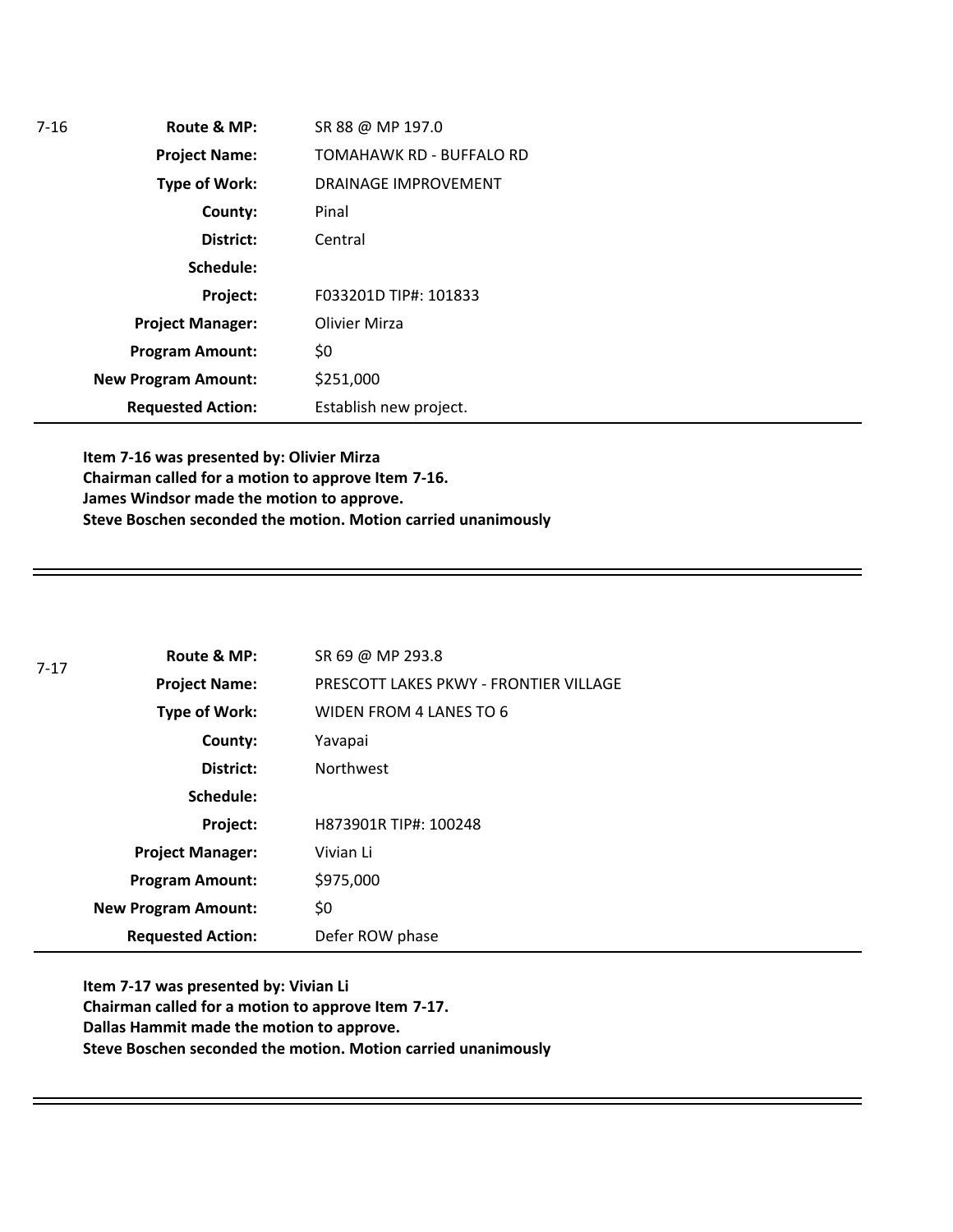| $7-18$ | Route & MP:                | SR 69 @ MP 293.8                       |
|--------|----------------------------|----------------------------------------|
|        | <b>Project Name:</b>       | PRESCOTT LAKES PKWY - FRONTIER VILLAGE |
|        | <b>Type of Work:</b>       | WIDEN FROM 4 LANES TO 6                |
|        | County:                    | Yavapai                                |
|        | District:                  | <b>Northwest</b>                       |
|        | Schedule:                  |                                        |
|        | Project:                   | H873901U TIP#: 100248                  |
|        | <b>Project Manager:</b>    | Vivian Li                              |
|        | <b>Program Amount:</b>     | \$300,000                              |
|        | <b>New Program Amount:</b> | \$0                                    |
|        | <b>Requested Action:</b>   | Defer Utility Phase                    |

**Item 7-18 was presented by: Vivian Li Chairman called for a motion to approve Item 7-18. Steve Boschen made the motion to approve. Barry Crockett seconded the motion. Motion carried unanimously**

| $7-19$ | Route & MP:                | SR 260 @ MP 282.0           |  |
|--------|----------------------------|-----------------------------|--|
|        | <b>Project Name:</b>       | RIM ROAD - GIBSON ROAD      |  |
|        | <b>Type of Work:</b>       | <b>SHOULDER WIDENING</b>    |  |
|        | County:                    | Coconino                    |  |
|        | District:                  | Northcentral                |  |
|        | Schedule:                  |                             |  |
|        | Project:                   | H824501U TIP#: 7881         |  |
|        | <b>Project Manager:</b>    | Vivian Li                   |  |
|        | <b>Program Amount:</b>     | \$30,000                    |  |
|        | <b>New Program Amount:</b> | \$355,000                   |  |
|        | <b>Requested Action:</b>   | Establish New Utility Phase |  |

**Item 7-19 was presented by: Vivian Li Chairman called for a motion to approve Item 7-19. Steve O'Brien made the motion to approve. James Windsor seconded the motion. Motion carried unanimously**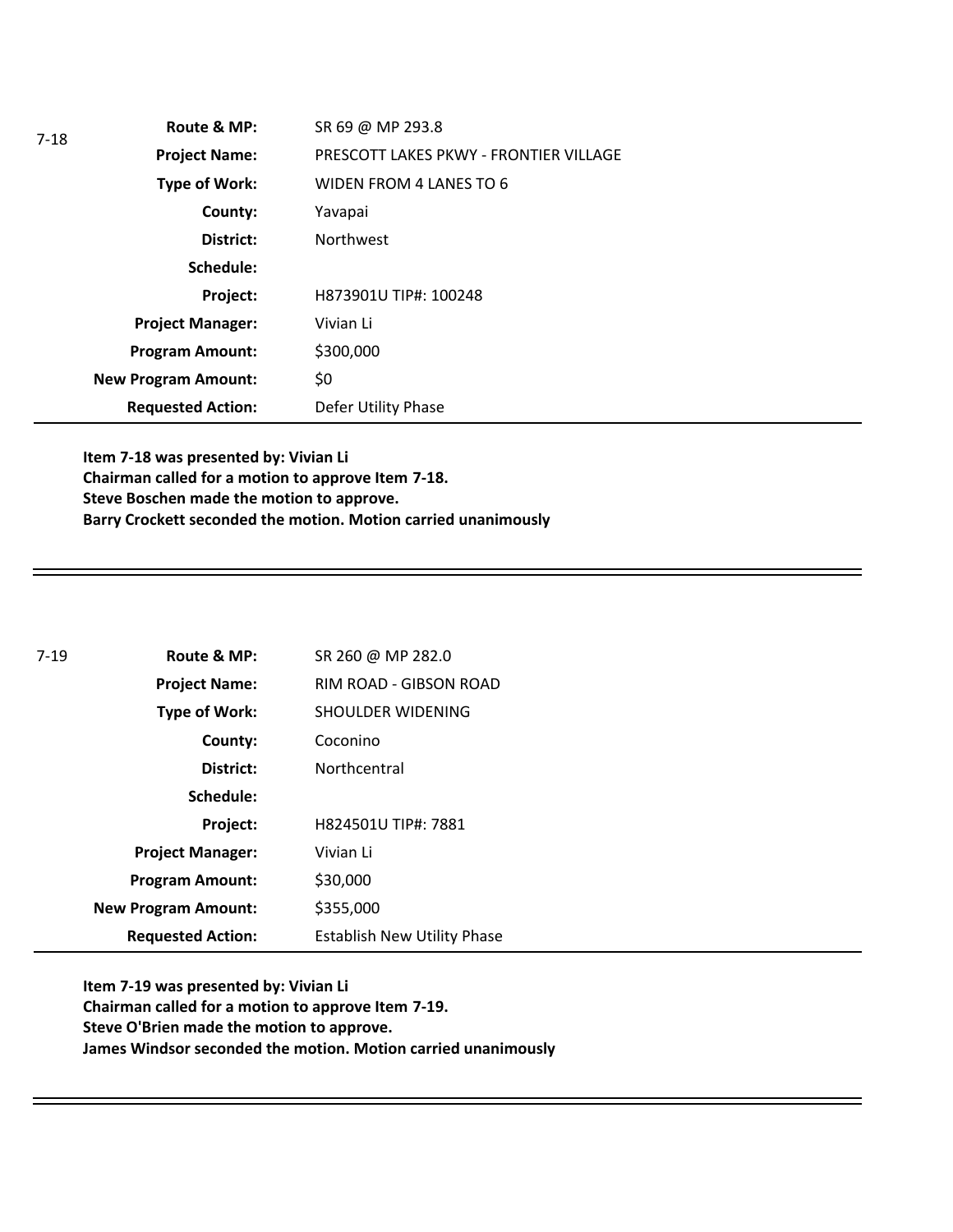| $7 - 20$ | Route & MP:                | SR 260 @ MP 282.0        |
|----------|----------------------------|--------------------------|
|          | <b>Project Name:</b>       | RIM ROAD - GIBSON ROAD   |
|          | <b>Type of Work:</b>       | <b>SHOULDER WIDENING</b> |
|          | County:                    | Coconino                 |
|          | District:                  | Northcentral             |
|          | Schedule:                  |                          |
|          | Project:                   | H824501D TIP#: 7881      |
|          | <b>Project Manager:</b>    | Vivian Li                |
|          | <b>Program Amount:</b>     | \$1,386,000              |
|          | <b>New Program Amount:</b> | \$1,591,000              |
|          | <b>Requested Action:</b>   | Increase Design Budget   |

**Item 7-20 was presented by: Vivian Li Chairman called for a motion to approve Item 7-20. Steve Boschen made the motion to approve. James Windsor seconded the motion. Motion carried unanimously**

| $7 - 21$ | Route & MP:                | Local                                     |
|----------|----------------------------|-------------------------------------------|
|          | <b>Project Name:</b>       | FOURTH ST/CEDAR AVE/LOCKETT RD ROUNDABOUT |
|          | <b>Type of Work:</b>       | <b>CONSTRUCT ROUNDABOUT</b>               |
|          | County:                    | Coconino                                  |
|          | District:                  |                                           |
|          | Schedule:                  |                                           |
|          | Project:                   | T024701D TIP#: 101020                     |
|          | <b>Project Manager:</b>    | Vivian Li                                 |
|          | <b>Program Amount:</b>     | \$0                                       |
|          | <b>New Program Amount:</b> | \$480,000                                 |
|          | <b>Requested Action:</b>   | Establish new design project              |

**Item 7-21 was presented by: Vivian Li Chairman called for a motion to approve Item 7-21. Dallas Hammit made the motion to approve. Steve Boschen seconded the motion. Motion carried unanimously**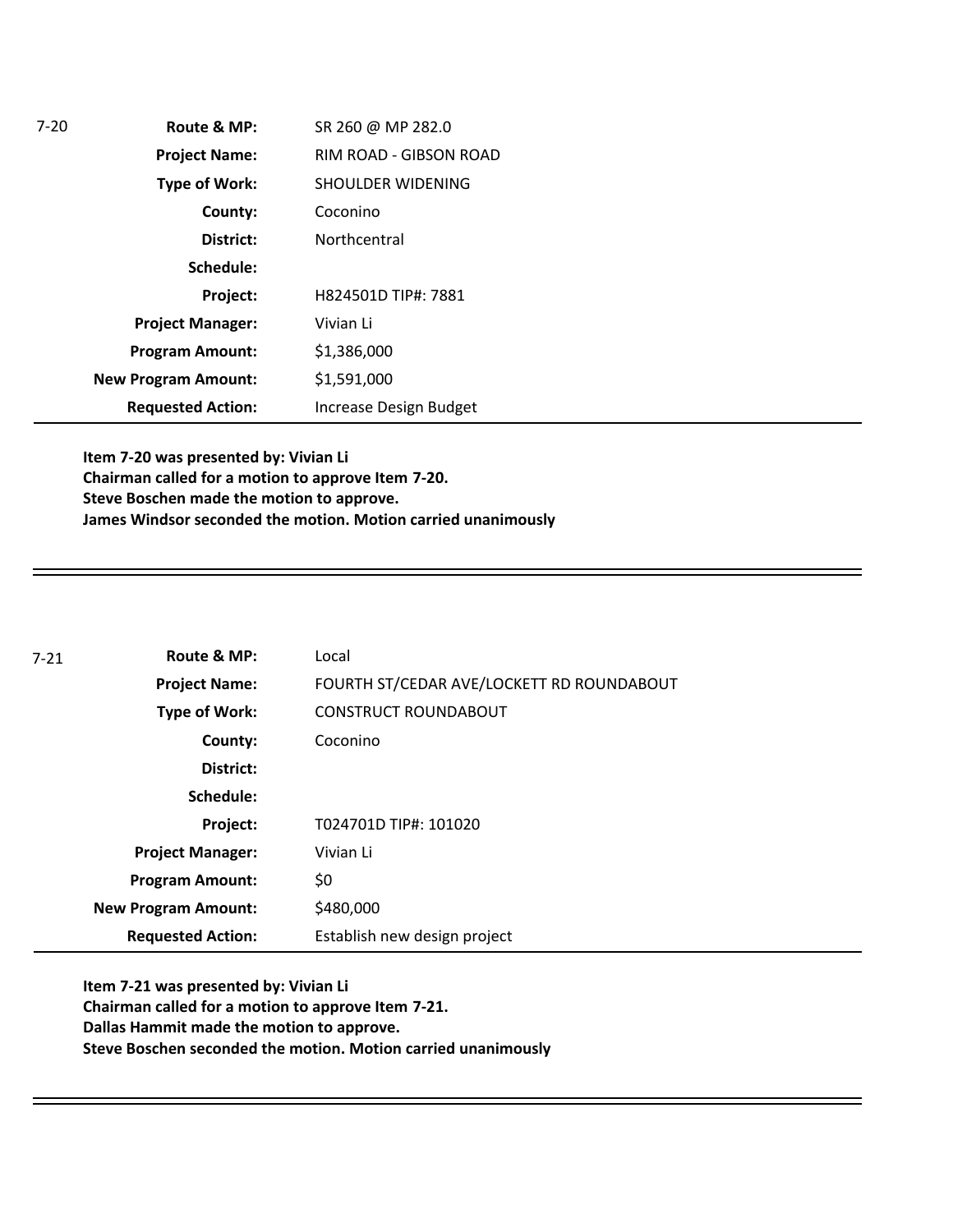| 7-22 | Route & MP:                | SR 77 @ MP 68.1         |
|------|----------------------------|-------------------------|
|      | <b>Project Name:</b>       | JCT I-10 - RIVER RD     |
|      | <b>Type of Work:</b>       | PAVEMENT REHABILITATION |
|      | County:                    | Pima                    |
|      | District:                  | Southcentral            |
|      | Schedule:                  | FY 20 20                |
|      | Project:                   | F024801C TIP#: 9120     |
|      | <b>Project Manager:</b>    | Rashidul Haque          |
|      | <b>Program Amount:</b>     | \$12,515,000            |
|      | <b>New Program Amount:</b> | \$0                     |
|      | <b>Requested Action:</b>   | Defer project.          |

**Item 7-22 was presented by: Rashidul Haque Chairman called for a motion to approve Item 7-22. Barry Crockett made the motion to approve. Steve Boschen seconded the motion. Motion carried unanimously**

**Discussion followed that due to recent programming developments, this project to be programmed and constructed in FY 2021. Barry Crockett and Steve Boschen revised their motions. The PRB Form will be updated for the State Transportation Board Meeting on June 19, 2020.**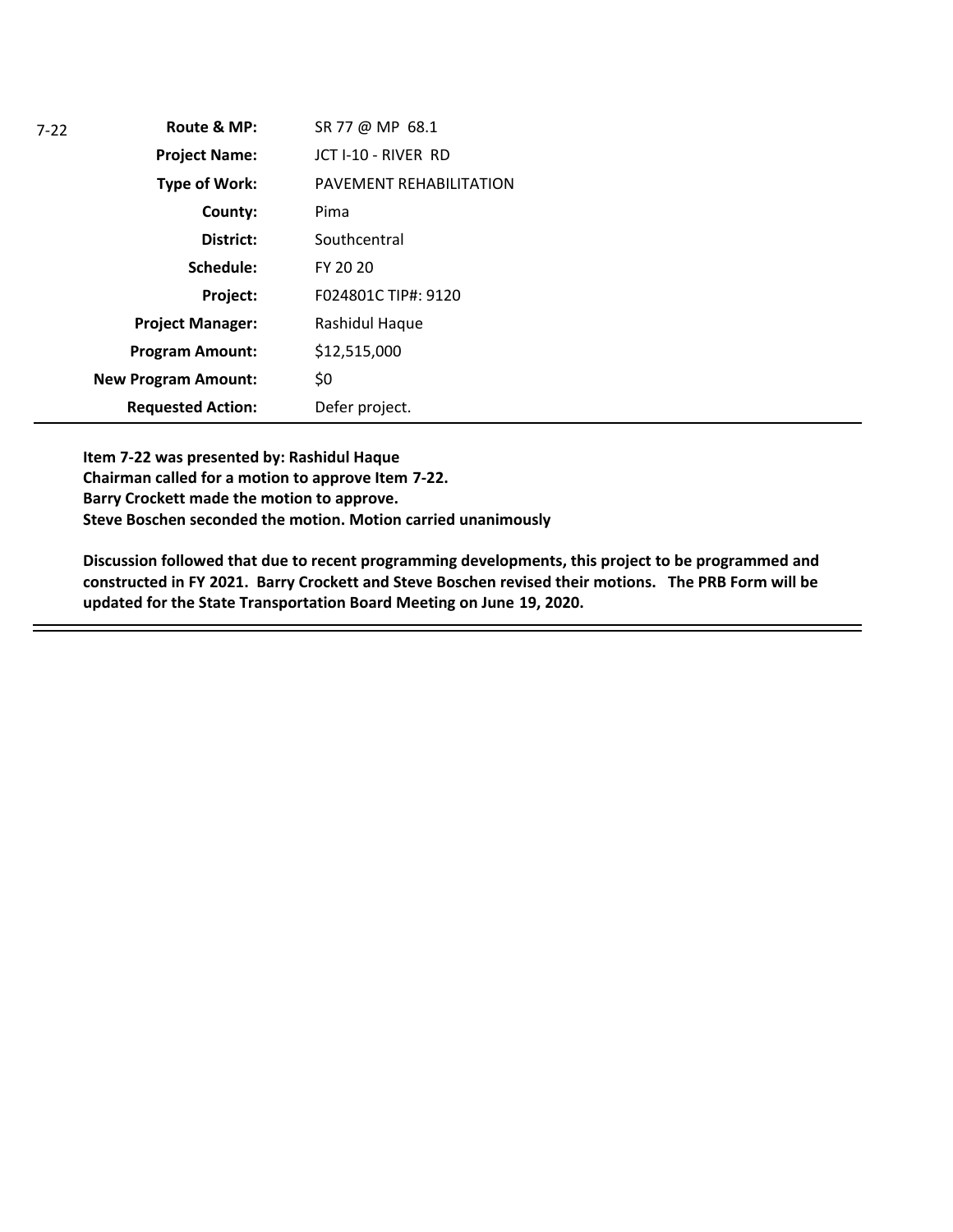| $7-23$ | Route & MP:                | SR 77 @ MP 72.1                               |
|--------|----------------------------|-----------------------------------------------|
|        | <b>Project Name:</b>       | RIVER RD - CALLE CONCORDIA                    |
|        | Type of Work:              | CONSTRUCT SIDEWALK, PAVEMENT REHAB & LIGHTING |
|        | County:                    | Pima                                          |
|        | District:                  | Southcentral                                  |
|        | Schedule:                  | FY 2020                                       |
|        | Project:                   | H891901C TIP#: 5689                           |
|        | <b>Project Manager:</b>    | Tricia Brown                                  |
|        | <b>Program Amount:</b>     | \$26,410,000                                  |
|        | <b>New Program Amount:</b> | \$0                                           |
|        | <b>Requested Action:</b>   | Defer project.                                |

**Item 7-23 was presented by: Tricia Brown Chairman called for a motion to approve Item 7-23. Barry Crockett made the motion to approve. Steve Boschen seconded the motion. Motion carried unanimously**

**Discussion followed that due to recent programming developments, this project to be programmed and constructed in FY 2021. Barry Crockett and Steve Boschen revised their motions. The PRB Form will be updated for the State Transportation Board Meeting on June 19, 2020.**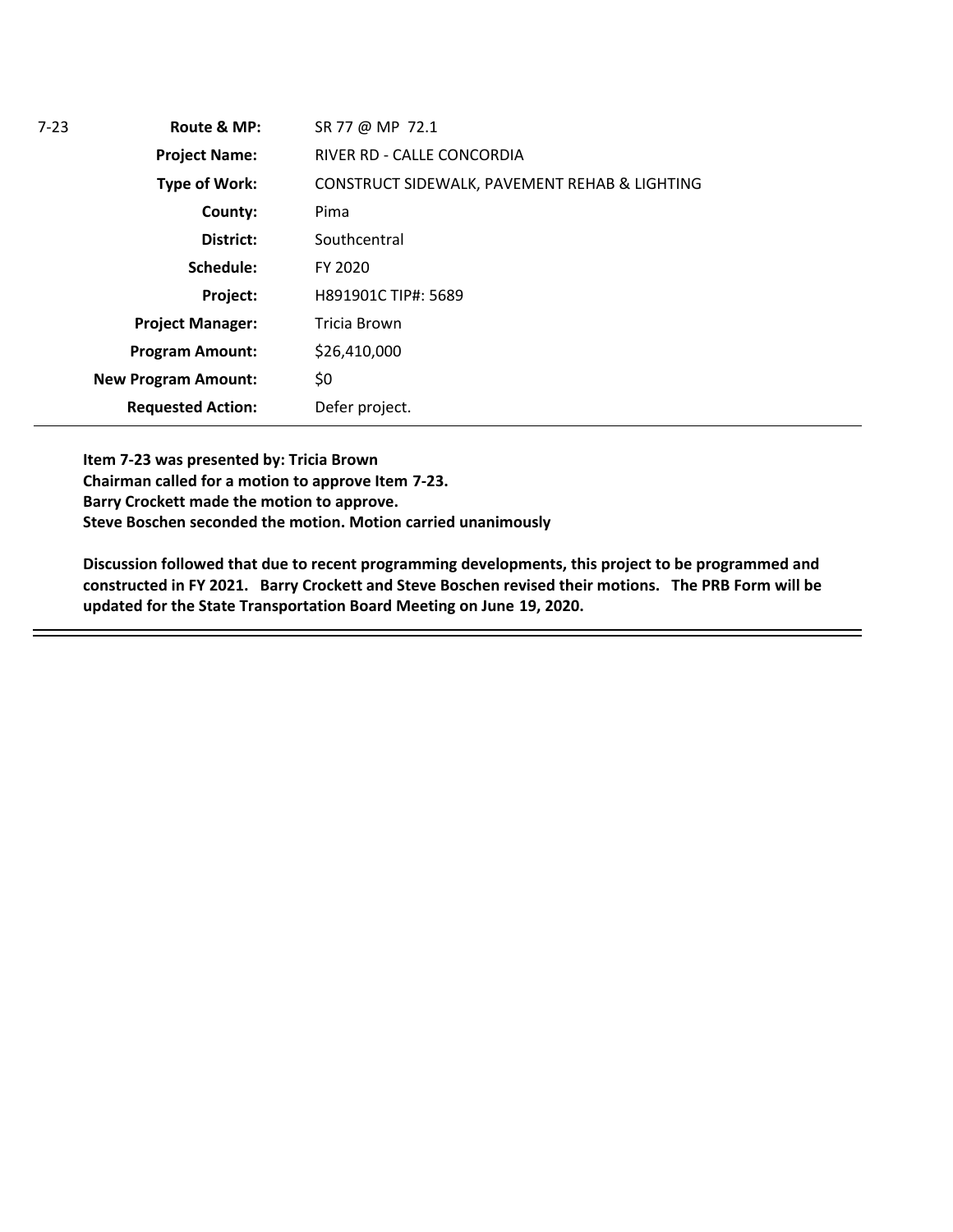FY 2020-2024 Airport Development Program – Projects Discussion and Possible Action

8-1. AIRPORT PROJECT NAME: GRANT MANAGER: REQUESTED ACTION:

Airport Development Support Services Matthew Munden Aeronautic Chart Update

**Item 8-1 was presented by: Matthew Munden Chairman called for a motion to approve Item 8-1. Dallas Hammit made the motion to approve. Don Kriz seconded the motion. Motion carried unanimously**

FY 2020-2024 Airport Development Program – Projects Discussion and Possible Action

8-2. AIRPORT PROJECT NAME: GRANT MANAGER: REQUESTED ACTION:

Prescott Airport Margie Cerda New Project to Construct Terminal Building

**Item 8-2 was presented by: Margie Cerda Chairman called for a motion to approve Item 8-2. Don Kriz made the motion to approve. Steve Boschen seconded the motion. Motion carried unanimously**